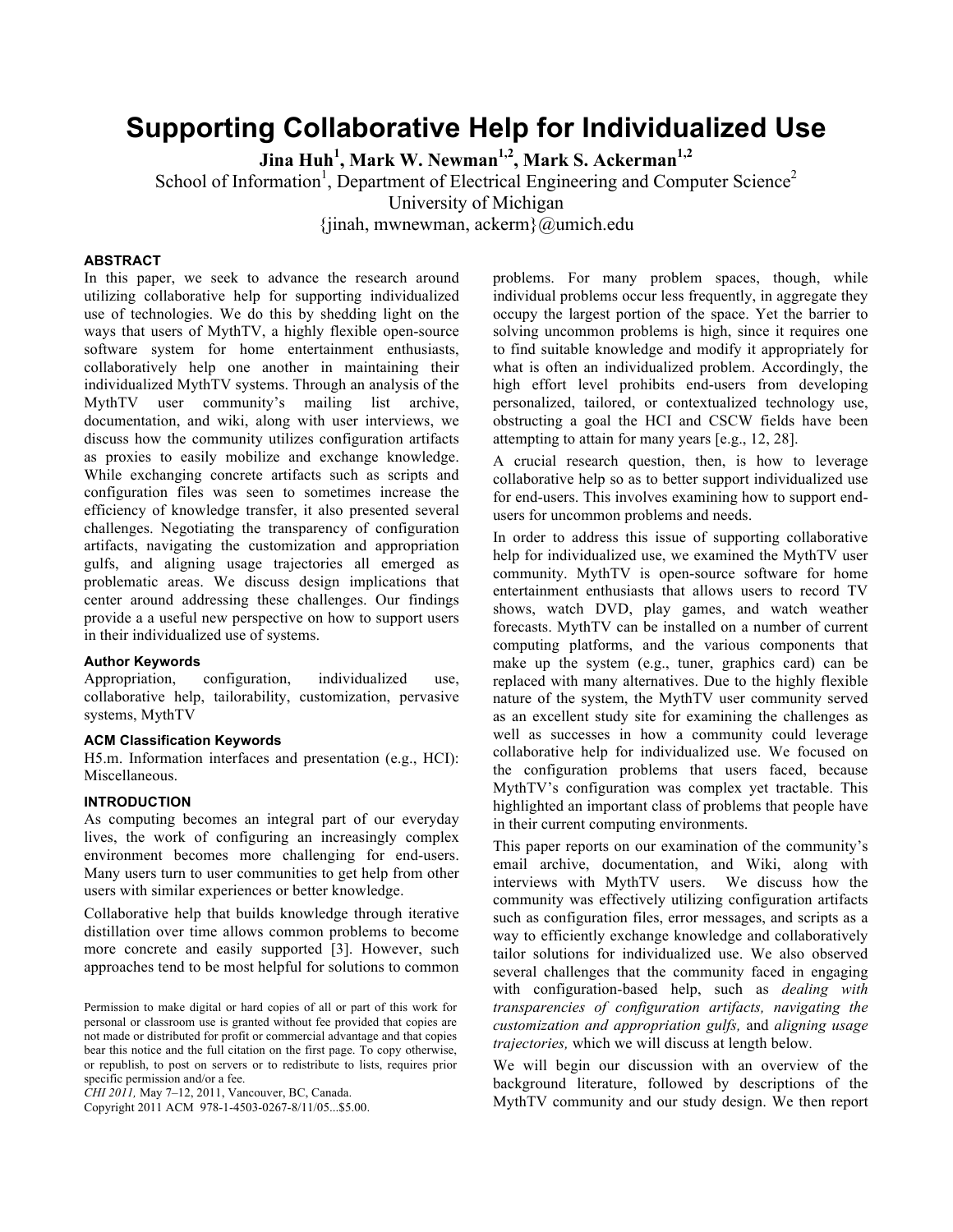our major findings, followed by a discussion and design implications.

## **BACKGROUND**

The specific problem studied in this paper is help for configuration. Balka and Wagner [5], in their discussion of configurability as appropriation work, examined a wireless call system in a hospital setting that needed to work with devices such as intravenous pumps and electronically equipped beds, as well as facilitate communication among organizational units throughout the hospital. Their study contributed to an understanding of configurability beyond a single system and cast configurability as a challenge present in end-users' everyday computing environments.

With the view that the work of configuring and tailoring for individualized use is a deeply embedded practice that endusers need to work out in their everyday computing environments, several studies have searched for ways to support users' work of individualizing technologies. This has been studied in CSCW and HCI as tailorability, appropriation, and customization. While there are subtle differences among the three terms, the common goal is to allow users to fit systems to their needs. Work in the area of tailorability found that tailoring often became a collaborative process between the developers and the users [10, 14, 29]. Other researchers noted the presence of a critical group, called variously user-designers, tinkerers, or gardeners. These people customized and tailored software to users' needs [28] and shared their work with users through macros, forms, and other routinized snippets of code. Similarly, appropriation has also had a long history in HCI. For example, Pipek et al [20] described end users' collaborative efforts in making software artifacts work for their context of use. Stevens et al [25] described collaborative sharing practices of Eclipse IDE's software modified artifacts at a mid-size software development company. Customization has also been studied as the activities that are necessary in making a device or a system to work in a particular environment down to the level of an individual user [17]. These studies reveal configuration as a social activity, and highlight the relevance of collaborative help for supporting such activities.

Thus the other line of work upon which we draw includes studies in collaborative help, which have investigated technical help at a more general level. In this work, we follow a line of HCI research into help, which sees it as collaborative and social, with expertise being situated and contextual. These studies include how people get help from other people through online chat [2], question-and-answer forums, phone support lines [11, 18], Internet resources such as how-tos [27], and FAQs [9]. Related particularly to the domain of open source software communities, studies have surveyed various discourse types in voluntary peer-topeer help interactions [22, 23]. Our work builds and extends on the prior work on peer-based collaborative help

as it relates to users' configuration and tailoring practices of computing systems.

# **MYTHTV AND ITS COMMUNITY**

We chose the MythTV community as a study site for three reasons: 1) Each user's configuration of MythTV is often distinct from others', 2) the configuration is highly brittle due to changing computing environments, and 3) MythTV configurations are reasonably complex yet tractable. Accordingly, studying the MythTV user community helps us to gain insights designing collaborative help for configuring and tailoring activities in computing environments more broadly. Below we describe further what MythTV system is, with some technical details, followed by the typical challenges that MythTV users faced when creating and maintaining their systems. We then describe the MythTV community, which was the main source of our data and analysis.

# **MythTV system**

MythTV (mythtv.org) is an open-source software system that allows users to perform a variety of tasks, such as record TV shows to their computers, play games, check weather, browse the Internet, watch streaming online videos, rip DVDs, and listen to music. The system can be installed on Linux, Mac, and Windows platforms. Alternatively, MythTV software can come in packaged versions where the operating system and the MythTV system are bundled so that users do not need to separately install MythTV. MythTV consists of a frontend, which is in charge of the user interface, and a backend, which deals with the database that contains recorded content. A given MythTV system can consist of multiple frontends and backends, and the frontend and backend do not have to be on the same machine. Each user needs to configure his own  $Mythbox(es)$  –the machine(s) running the MythTV system – by choosing a platform, graphics card, amount of RAM, CPU, tuner card $(s)$ , remote control, and monitor $(s)$ . Environmental factors such as which country the user lives in, whether the user is using a cable service or over-the-air service, and whether she is subscribed to a standard or high definition TV service also affect the configuration of one's MythTV system. Considering all the possible combinations of the above system components, each user's MythTV configuration is often unique or at least very uncommon.

## **MythTV community**

Members of the MythTV community receive information and communicate through several channels; most notably the official website, mailing lists, IRC, the wiki, and forums. These communication channels mainly exist for knowledge sharing as well as maintaining and developing MythTV as an open-source project. The wiki is used for growing solutions about individualized problems and howtos about various appropriations of MythTV. On the other hand, the MythTV documentation is primarily developed by the developers and used to document official installation procedures.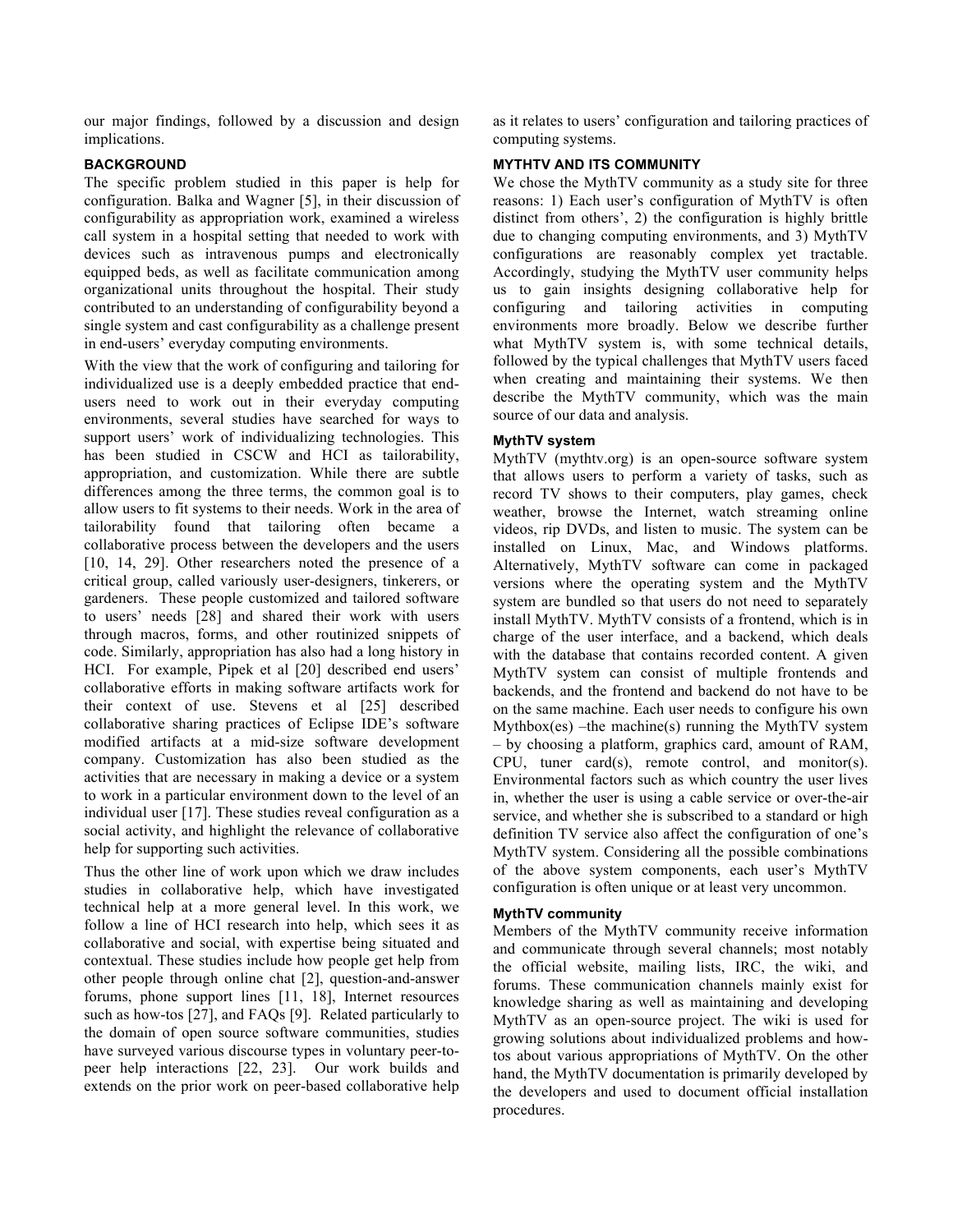Because we wanted to learn about the MythTV community's current help practices as well as any challenges that arise, we focused on examining the archive of the mythtv-users mailing list  $(mythtv-users@mythtv)$ . org), where most of the help interactions among users were happening. There were other small unofficial forums and websites, but the activity level in those places was substantially smaller that that of the mythtv-users list. To give a brief sense of the activity level of the list, it started in February 2003 with 785 posts in the first month and reached a maximum of 8082 in March 2004. Since then (until January of 2010) it has steadily been declining with an average number posting of 3,813 per month since the peak. There were 559 posters for December 2009 with a total of 3,293 posts.

For July 2006 (which will be analyzed at length below), due to a prevalence of self-disclosure in mailing list posts it was possible to infer that the members who spoke out on the users' mailing list were largely in their late 20s to 30s and were males working in technology industries or in staff jobs at broadcasting companies. Some of them came to the community to learn about Linux, some wanted to save money, and some came in for a hobby. Most were US residents, but there were a considerable number of Australians and British as well. We also observed a few users from India, South Africa, Germany, and Japan.

## *Membership*

The formal member roles in the MythTV community consist of developers and users. Developers have their own mailing list (mythtv-dev@mythtv.org), but they often listen in on conversations in the users' mailing list to either update the progress of MythTV development (e.g., letting users know whether certain features will be in the next release) or to participate in discussions of whether certain features are worth putting into the development pipeline. Rarely do they offer technical help, which is done largely by experienced users. One of the interviewees told us that the community implicitly agrees that developers should spend their time on developing MythTV and users should contribute back by providing help for newer members and documenting solutions. The community welcomes newcomers, and often kindly points to the archived solutions when newbie questions are asked.

## **DATA AND METHOD**

The total number of email messages in our data set were 288,983. We analyzed approximately 4000 messages, 3273 of which were from July 2006. Our sampling rationale was based on Herring's guideline for computer-mediated discourse analysis (CMDA) [1], which encourages the use of motivated sampling driven by research questions over random sampling that sacrifices context. Because our research questions involved how the community helps individualized use of MythTV, we largely examined periods where MythTV was stable enough for users to further tailor the system to their own use. To identify such

periods, we informally reviewed message threads at the beginning and end of the archive as well as subject lines throughout the archive. This helped us to get a sense of the community's conversation changes over time. Based on this review, we decided to focus on July 2006, which offered a suitably stable but active period.

In our analysis, we looked for emerging themes, which were iteratively tested with more data as we advanced our analysis. Once the initial analysis was over, we went over the coding together, probing for any remaining questions. We then went back to the data and continued to question the themes that emerged, looking for any exceptions or hidden meanings that may have been overlooked.

In order to validate our findings, we contacted recent posters as well as those who were registered on the MythTV wiki. We conducted a total of 12 interviews, three by phone in 30 to 60 minute semi-structured interviews, and nine by email where the interviewee and the first author iteratively sent emails back and forth for further questions and clarifications. The interviewees were asked to describe their history of using MythTV, the kinds of help that they received from the community, any breakdowns in getting help, their use of the wiki, any challenges in maintaining their MythTV over time, and what they thought about what we had observed to that point about the community.

The following three sections go through our findings from the study. The next section introduces frequent problems that the members experienced and how community members helped one another to maintain their MythTV systems. In the section that follows, we discuss how the help is rooted in configuration artifacts, which is made possible by the innate flexibility of the MythTV system. The final findings section describes various challenges that the community has had to struggle through in order to support individualized use.

## **PROVIDING HELP**

In this section we briefly survey general collaborative help interactions observed from the community. These largely echo observations reported in previous work, most notably work on help in open source software communities [22, 23] and are presented here to establish a backdrop for our subsequent discussion of configuration-specific help. First, we characterize the types of individualized problems to which MythTV users often had a hard time finding solutions.

#### **Problems in individualized use**

The fact that MythTV can support a wide range of individualized uses creates many challenges in solving technical problems. Beyond general troubleshooting problems, the most widespread problem we observed in the individualized use of MythTV was dealing with compatibility issues among hardware and software components. During the installation phase, finding the right set of hardware and software components such as tuner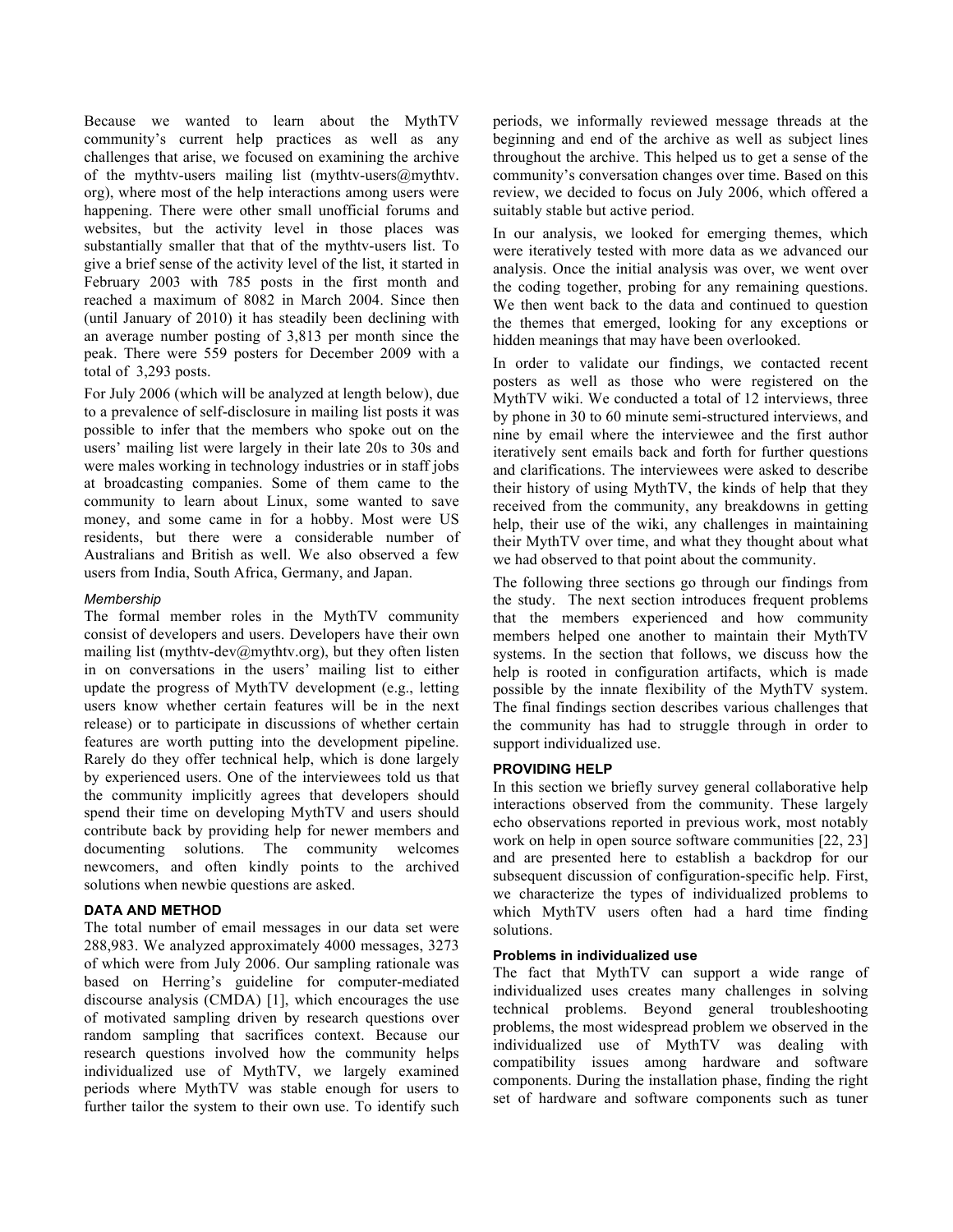cards, graphic cards, CPU, operating system, drivers, and patches, all of which need to be compatible, is a challenge. Accordingly, successfully installing MythTV can take anywhere from a day to several months. Also, adding new features, upgrading components, or replacing parts of the system can break the system if there are incompatibilities among the replaced or outdated parts and the existing configuration. Users also encounter individualized problems through external reasons such as power outages, errors in the listing service messing up channel listings, and problems from moving across country. Because most MythTV users are US residents, users from other countries often suffer from having to independently develop regionspecific resources.

In our observation, it was clear that a large number of problems from individualized use of MythTV described above were not solvable through official archived solutions such as documentation and FAQs. The community thus developed several standard help interactions on the mailing list similar to what Singh and Twidale observed in open source software communities [22, 23]. In addition, the MythTV community established a wiki to try to capture solutions to common problems related to individualized use. As we will discuss later, though, the usefulness of the wiki was limited.

## **Collaborative help interactions for individualized use**

The challenges of contextualization has been extensively discussed in prior work on organizational memory [1]. When askers inquired for help on the mailing list, the context that makes up an individualized use – for example, hardware and software configurations, family members' use of MythTV, or geographical constraints – and the processes by which the problem occurred were often implicit. Thus the asker and the helpers had to iteratively give feedback, requesting any important information that may have been missing. Also, the implicit rule of the mailing list was that the asker would report back what worked and did not work, although this was not always done. The iterative interaction between members mostly consisted of requesting and providing diagnostic evidence, e.g., error messages, configuration files, query results, symptom descriptions, and data on results from tests. Using such evidence helped the community to detect the user's system configuration and their problem at hand, facilitating helpers in tailoring suggestions to the asker's particular situation rather than giving general advice.

Critiquing has been discussed as essential for giving tailored help [8]. Here, it was also a useful way for the helpers to give advice and solutions tailored for the asker's specific situation. In a critique, an experienced user might point out problems with the configuration that a user provided in their query; these problems may or may not have anything to do with the problem at hand. In these critiques, there was no defined set of "right" solutions, and

each critique was tailored and tweaked for particular individuals.

## **CONFIGURATION-BASED HELP**

Past work has briefly mentioned social sharing of configuration artifacts in the context of component-based software development [25]. Configuration artifacts in the MythTV user community played a novel role in facilitating collaborative help for individualized use. Due to the nature of MythTV, help was often based in the specific knowledge artifacts that defined one's configuration. Similar to [4]'s discussion of knowledge artifacts, knowledge in the MythTV user community was frequently shared in the form of concrete configuration artifacts, which here took the form of settings files, logs, scripts, error messages, and the outputs of certain diagnostic tools. Just as Nardi and Miller saw spreadsheets as "cognitive artifacts" that provided a point of cognitive contact that mediated cooperative work among spreedsheet users [16], configuration artifacts in the MythTV community can be seen as proxies that could transfer one's contextualized knowledge about a problem and the system setup in a simplified form. Unlike communicative artifacts discussed in prior work, however, some of the configuration artifacts in the MythTV user community were executable, providing "pluggable" solutions for users' problems while also serving as boundary objects for communicative purposes. While this made certain help interactions considerably more efficient, it also presented a new set of challenges. Since each user's configuration was different, a configuration-based solution often did not easily transfer from one user to another, or from one situation to another. Therefore, reusing the knowledge in a configuration artifact was often tricky, and a significant amount of translation work could be necessary to utilize others' configuration artifacts.

The notion of transparency—the ability of systems or parts of a systems to reveal their contents for inspection and modification—has been extensively discussed in the software engineering literature. "White-box reuse" [19] refers to reusing software artifacts through modification for new project requirements. On the other hand, "black-box reuse" [6, 15] allows software components to be reused "as is," without modification (or with only the customization of parameters to allow for limited flexibility).

In the next several paragraphs, we discuss the work of adjusting the transparency of configuration artifacts as a way of illustrating how configuration artifacts acted as proxies in sharing knowledge. Specifically, we discuss examples for two cases of adjusted transparencies: blackbox configurations and white-box configurations. Most importantly, we discuss how the transparency of a configuration artifact was often undetermined and would need to change as the help interaction unfolded.

**Black-boxed configurations.** The ideal situation in sharing configuration artifacts was when they were in the form of scripts, code, or files that had the ability to be plugged in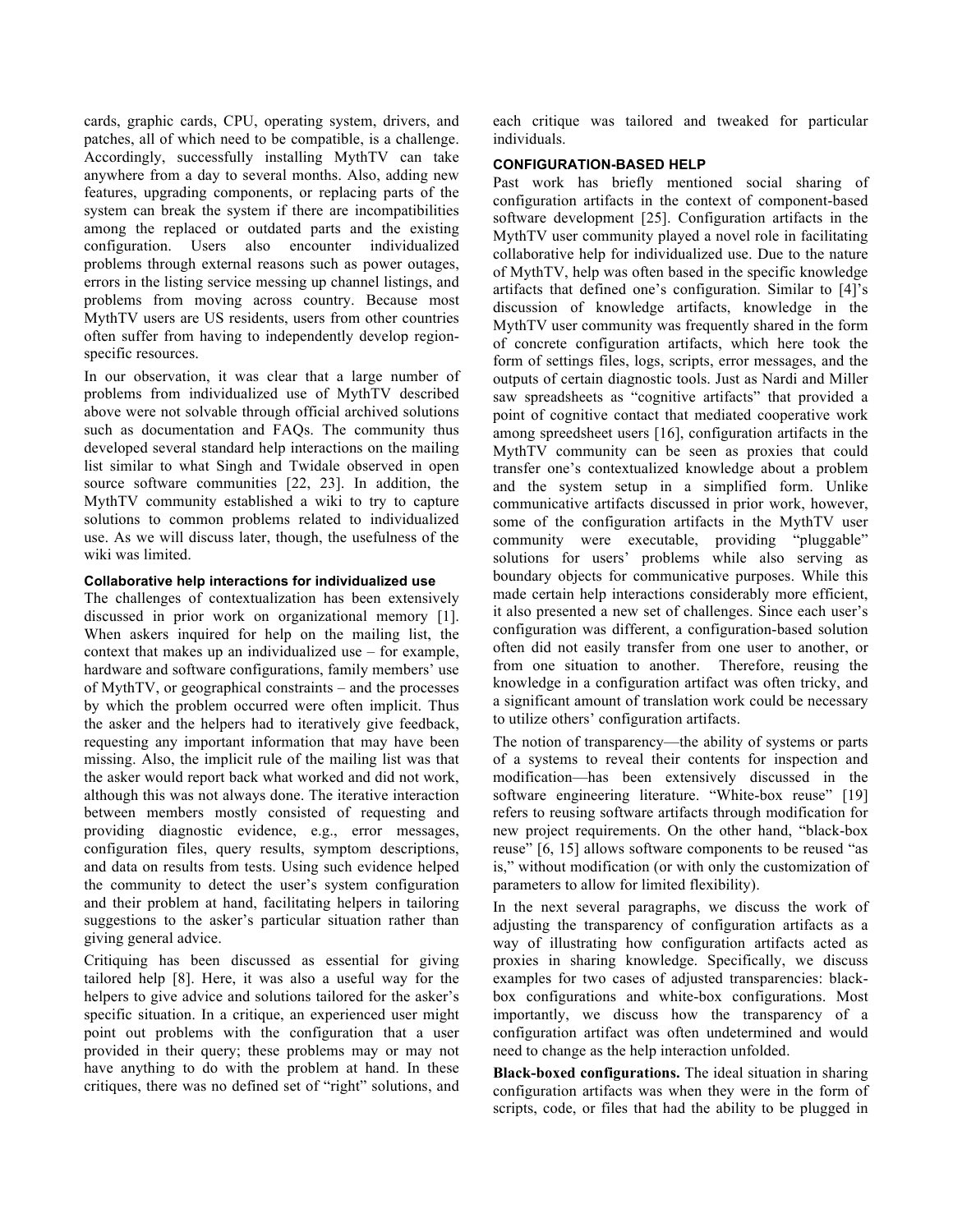and/or executed by others with minor modifications. This was especially useful in adding a feature, adding a patch for a bug, fixing configurations, and copying recording profiles and other configurations from users who succeeded in accomplishing a setup. In the following example, Phil volunteered to share a perl script file he developed that could be used with MythStream (an optional feature to watch streamed online media on MythTV) to get ondemand video content from ABC Australia. Phil gave a brief introduction on what the script could do, as well as detailed instructions on what to install and where to put the script:

Aussies, I've written a couple of harvesters that can be used with MythStream to get on demand video content from ABC Australia. [...] They both use the perl module LWP::Simple so you'll need to make sure that's installed. Put them in your MythStream parser directory (in my case that's /home/MythTV/.MythTV/mythstream/parsers) and make them executable. Then add these lines to your streams.res file: [code lines omitted] Hope someone finds these useful. I find it great for getting news on demand. (ML: Jul 1, 2006, Phil)

No modification was supposedly necessary for other people to make the script to work as it did with Phil's Mythbox.

**White-boxed configurations.** Providing help through sharing black-boxed configurations, however, breaks down when a configuration artifact fails to work for an individualized setting. For instance, UK residents who want to get content from the BBC through MythStream would have to open up Phil's script to be studied, understood, and modified.

In the following example, Hugh needed to understand one of his configuration artifacts, the xorg.conf file. Part of what a xorg.conf file does is manage configurations of advanced input devices and output to multiple monitors. Even though xorg.conf is part of the XWindows system and not MythTV, the MythTV official documentation provides a modified xorg.conf that allows using MythTV with two TV monitors. However, Hugh wanted to use a TV for MythTV and a CRT monitor for regular computing. Accordingly, he needed to modify the xorg.conf distributed in the official documentation, but had hard time making it work for his setup:

xorg.conf file [in the guide] is configured for TV out only and does not provide for a usable CRT/Monitor to do normal computing. I have tried modifying the xorg file using Jarrod's initial information and adding a second monitor, device and screen, without success. After several hours experimentation I need some help/direction. (ML: Jul 7, 2006, Hugh)

Understanding and modifying the revealed information was a big challenge. Luckily, Goh, having had a similar experience, was able to help Hugh by walking through what he did to modify xorg.conf in setting up two screens each for computing and for watching MythTV, and referred to his resulting xorg.conf:

I've done something similar. Hopefully my experience will help you. […] Here's the process I followed to get this configuration to work:

[…] - Tweaked Jarod's example xorg.conf for the PVR-<br>350 to fit my configuration (it became my configuration xorg.conf.tvout);

- Copied xorg.conf.tvout to /etc/X11/xorg.conf […]

Merged xorg.conf.lcd and xorg.conf.tvout into xorg.conf.twinhead;

This step required changing all instances of Screen0 in xorg.conf.tvout to Screen1.

[…] (Another online reference mentioned the need to add a "Load xtrap" line to xorg.conf to allow the mouse to traverse both screens, but I didn't find that necessary.)

My xorg.conf.twinhead file is included below. [the code of the script included in the message omitted] (ML: Jul 8, 2006, Goh)

As illustrated in the example above, a black-box configuration often needed to become transparent in order to make it work for an individualized use. The challenges lay in where to make it transparent, and how to deal with the information that was revealed through the process of converting a black-box into a white-box, or "white-boxing".

**Configurations of undetermined transparency.** For the most part, MythTV configuration artifacts in fact do not have determined transparencies of their own (they are all available for inspection with a text editor, for example). Rather, their effective transparencies are negotiated in use. Phil's perl script was technically white, but was shared with others as black. Hugh's xorg.conf was treated as black by the official documentation, but had to become white in order to work for Hugh's needs. One of the biggest challenges in configuration-based help was this process of black-boxing artifacts, then re-opening (white-boxing) and closing them again to be shared as black-boxed configurations for other potential users.

Furthermore, the critical problem in configuration-based help was not simply deciding whether to make configuration information black or white. Determining which part of the shared artifact and what other parts of the system's configuration needed to be transparent was critical. Avenard had trouble making his Mythbox recognize hardware devices in the same order each time he booted the system. One helper referred Avenard to documentation for udev rules (a Linux configuration subsystem that manages attached devices) and a previous mailing list thread that described how to set up the udev configuration to fix the problem. This udev configuration information offered in the previous thread could ostensibly be used as it was. However, for Avenard, following the instructions did not help. In order to diagnose his problem, he wanted to know more about which driver was actually handling his remote control device, which was information beyond what was described in the archived thread. He did not need to understand all of the udev rules—just knowing how to change a certain line of the udev rules file was enough for him:

After reading a lot about udev, and trying a few different configurations, I've been unable to get it to work as I wanted. I guess my problems come from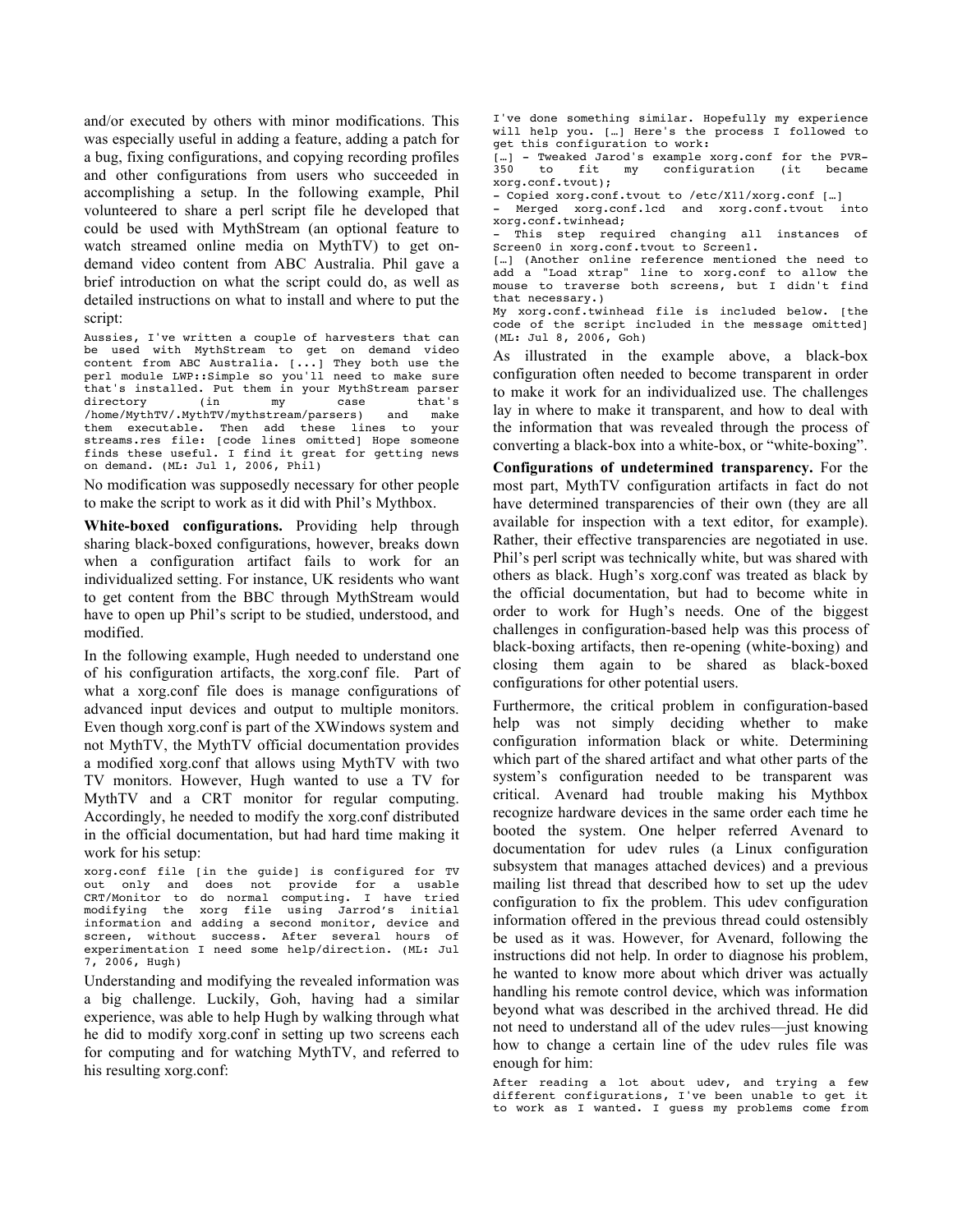that I do not know which driver is actually handling the IR interface... which makes it hard to guess the correct line in the udev rules. (ML: Jul 3, 2006, Avenard)

Notice the last comment about finding the correct line to fix in the udev rules. This nicely illustrates how the transparency of the udev rule needed to be componentized. That is, MythTV users often needed only some part of the configuration artifact to become transparent, not all. Also in needing to look at the driver that handled the infrared interface in his system, Avenard again did not need transparency of his whole system, but only enough of it to get his problem fixed.

In addition to the problem of adopting someone else's configurations as a proxy for their knowledge, configurations of different members, at any level of transparency, were also compared with one another to find similarities and differences so as to diagnose problems, play as benchmarks for performance tuning, or to prevent problems in the future. Configuration artifacts were used in different ways as part of the help interaction—as a reusable and modifiable object and a proxy for diagnosis and knowledge building through comparisons.

# **CHALLENGES IN SUPPORTING INDIVIDUALIZED USE**

In this section, we discuss further how the process of help materials being generated on the mailing list and wiki encountered challenges. We focus on three challenges: identifying suitable solutions for individualized use, the contextualizing problems during help interactions, and maintaining solutions over the long-term.

#### **Identifying suitable solutions for individualized use**

MythTV is a complex multi-component system where each user's system is different from other individuals' systems, making it difficult to construct one-size-fits-all solutions. Existing solutions from the documentation, FAQs, the mailing list archive, MythTV wiki, and searching on the Internet would often have to be modified to fit with individualized MythTV systems. However, finding an appropriate solution (or set) to start with and adjusting that solution to fit one's individualized settings often requires a good amount of experience and expertise.

This could be a challenge for inexperienced users and represents an example of what Won et al [33] called the "customization gulf." Not only did it require knowing how and where to modify, but sometimes required figuring out one's own configuration information. The following example illustrates a user, Graeme, who had hard time using a set of instructions because the instructions did not work on his particular setup. Moreover, he did not even know how to bring up the specific information about his system configuration to even know which instructions to follow.

Graeme wanted to add an outdated tuner card, and he found instructions from the linuxtv wiki documentation on how to install the card in his Mythbox. When the instructions did not work, he assumed that it was because of the built-in modules in his kernel. However, he did not know how to check whether his assumption was true:

It [the documentation] says for all devices I must modprobe [a program for loading modules to the modprose in pregram --- --<br>kernel] i2c-core, crc32, firmware\_class, dvb-core and dvb-pll. This works for all but crc32 and firmware\_class. I understand that this could mean they are built into my kernel, but I don't know how to check that. I am running Fedora Core 4 with kernel 2.6.16-1.2115\_FC4 (ML: Jul 21, 2006, Graeme)

Additionally, the vague instructions confused Graeme in terms of whether he needed to load all firmware or a specific one that was particular to the frontend information of his tuner, for which, again, he did not know how to bring up the information:

This is confusing, because I'm not sure if I should load all of these [modules] or just the ones specific to my frontend/demodulator. I don't know which frontend/demodulator I have.

Then a helper taught Graeme how to get information on his built-in kernel modules as well as how to check the frontend/demodulator information—it often could be found on the card itself, or by running a command called dmesg. When Graeme checked, he did have the correct module built in to his kernel, but not the firmware\_class, making it confusing why loading the module did not work for him. Also, he ended up taking a look at the card itself, only to find out that the frontend/demodulator information was obscured:

I opened up the usb box, there is a conexant chip in there that starts with cx22. The rest of the numbers are obscured with heat sink compound.

Furthermore, the instructions directed him to use a firmware that clearly would have a compatibility problem:

The linuxtv site advises me to use the Philips firmware file, but as I don't have any Philips chips, this must be wrong, no?

Graeme's case portrayed how challenging it can be to select and modify solutions that will work for one's specific configuration. Inability to understand one's own configuration settings, identifying unexpected constraints, and knowing the boundaries of how far the instructions could be applied to work in different configuration settings were clearly problems for inexperienced users.

#### **Contextualizing problems during help interactions**

Contextualization has long been discussed as a challenge in reusing information from knowledge repositories [1]. The mailing archive and the wiki of the MythTV user community were not the exceptions. Because MythTV configurations could be complex, those asking for help often had to choose what information to present about error messages, system configuration, and history of how their system changed over time. A MythTV wiki page on mailing list etiquette attempts to provide askers with guidance:

Which MythTV version are you using? Please state whether you are using version 0.18, version 0.18.1, 0.19, 0.20, etc.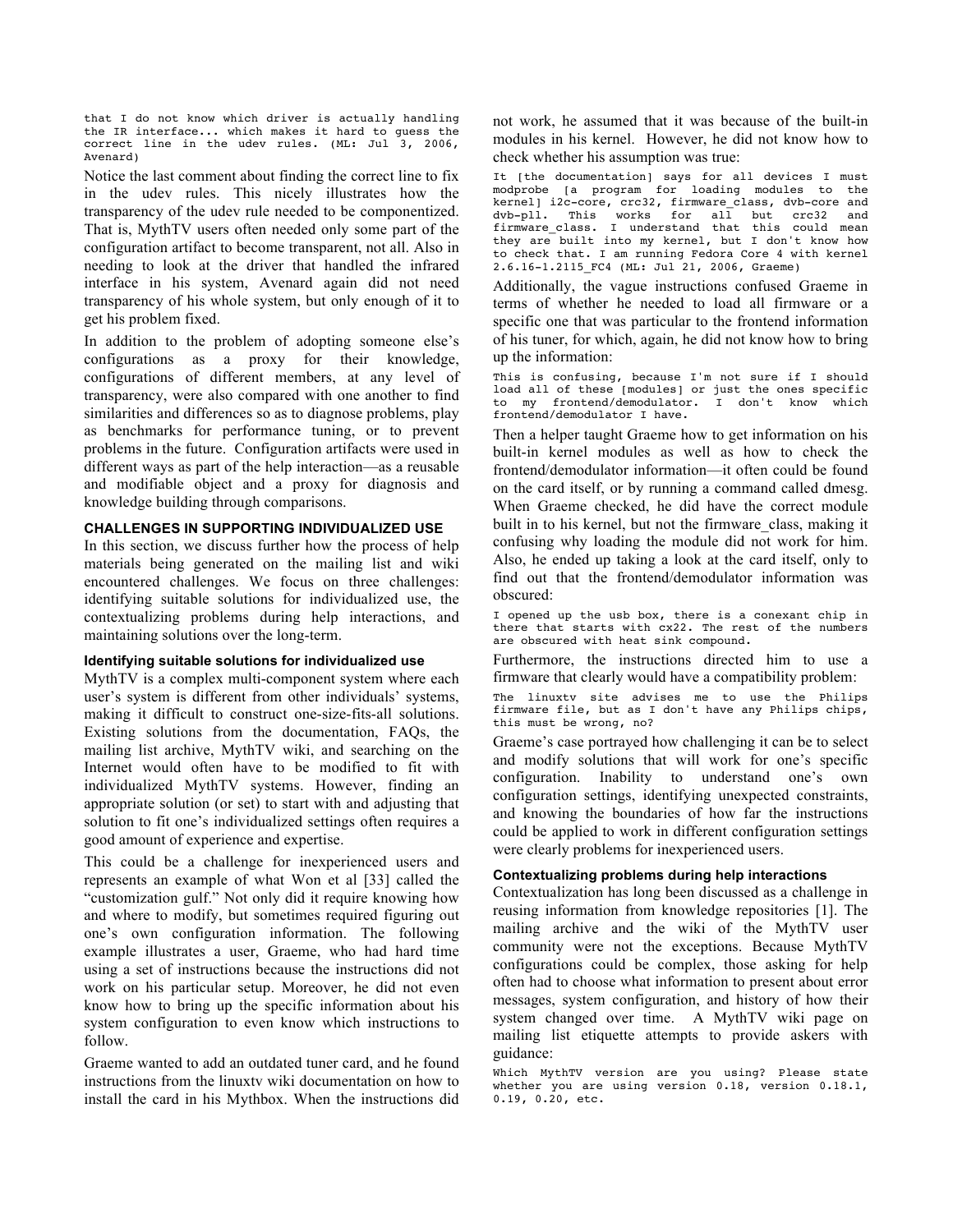However, much of the page's instructions are ambiguous and rely on the user's discretion:

If your hardware or config details are unusual or noteworthy and you suspect that information may be pertinent, include it. .<br>Include any relevant log file information like the output from mythbackend, output from mythfrontend,  $\sqrt{\varphi\ar}/\log/m$ essages, during compile. NOTE: Only include the relevant information. It's okay to trim mundane stuff out of logfiles.

These instructions suggest askers to provide information that they "suspect" might be helpful or pertinent, which are relative concepts that can result in varying outcomes depending on who is reporting the problem.

As in the example below, users' contextualizing was often challenged because of mismatched assumptions among the askers and helpers. Vamshi, who attempted to install MythTV in India, had hard time playing live TV. He assumed that this was at least partially due to him using a TV listings grabber for UK residents because the grabber for Indian residents was not yet available. Accordingly, the only contextual information he provided for his configuration was that he was using the grabber for UK residents. He also attached the error messages that he received when trying to populate the MythTV database. To this, different helpers solicited additional information depending on their beliefs about the cause of his problem:

Where did the messages you posted come from? Which<br>log file? They don't look like errors from log file? They don't look like errors from<br>mythfilldatabase, they look like errors from mythfilldatabase, they look like errors from mythbackend. (ML: Jul 3, 2006, Phil)

While this helper focused on the connection between the frontend and the backend, another helper asked for configuration information on the capturing component:

What capture card are you using? What channels are you expecting to receive, and do you have frequency .<br>information for them? MythTV does need good data in the channel database and watchTV can be unpredictable if some channels are configured incorrectly. Maybe you can configure your channels manually? (ML: Jul 3, 2006, Watkin)

This thread portrayed a typical challenge in queries: Despite the asker's trying his best to conform to the rules of etiquette, contextualization could require substantial dialogue between those helpers with misaligned assumptions to get to the context that they needed. This alignment work of assumptions, knowledge, and anticipation among members was a crucial challenge for sharing knowledge, as will be further discussed in the Discussion section.

#### **Maintaining community knowledge over the long-term**

Unlike the formal documentation and FAQs, the MythTV wiki was open to revision and inclusion of instructions by members of the user community. However, when users attempted to use these community-maintained instructions, two main challenges emerged: the obsolescence of solutions and missing context about solutions**.**

**Obsolescence of solutions.** Obsolescence of information has been shown to be a challenge to the viability of Wikis

[21], and this challenge was observed in our study as well. Once a user posts a solution to the MythTV wiki, due to the collaborative characteristics of wikis, the community officially maintains the solution rather than the original poster, creating interesting coordination problems in maintaining the solution. Solutions may not be sufficiently managed over time due to the ambiguous ownership of the solution, often giving the wiki the reputation of being outdated for topics that are not popular.

As a result, the MythTV wiki was often approached with a perception that it might be outdated. Not knowing how well updated a MythTV wiki page was one of the reasons the users turned to the mailing list:

I've just purchased a TV Tuner card (Yuan SmartVDO EzDVD MPG150/160/600). The board is labelled MPG600GR REV 1.1. I'm aware that on the ivtv wiki page it says that this board is not supported due to the Phillips SAA7174HL chip but I don't know how current that info is. Has any body had any experience with this board or chip? (ML: Nov, 16, 2004, PoorH)

On the MythTV wiki, a page can become obsolete not merely because no one cares about the page, but also because the page now has to serve the community as a whole. An author cannot fix the page to note how well the solution works on her current updated system because information up on the wiki that is outdated for her can still be relevant to others. The author only knows her situation and not others':

It [the wiki] tends to get updated by those who tried to use it, found it was wrong, found out how to do what they wanted to do, and went back and fixed the wiki. Unfortunately those people (people like me) are unable to remove the cruft because they do not know if it is still valid for some people or not. (I: Peale)

Comments and warnings on the wiki seemed to play an important role in validating information, but if too prevalent they also created trust issues for using the information.

**Missing context-information about solutions.** During the knowledge distillation process of moving information from the mailing list to the wiki, the solution becomes decontextualized. Information about how the solution emerged – what the original problem was that started the thread, how much interest the problem received, what detours were made in coming to the final solution, or at what point of time in the community's conversation the problem emerged – becomes lost. As a result, users may consider solutions on the wiki to be less useful than solutions discussed over the mailing list. During an interview, Kyle described how the discussions that revolve around coming to a particular solution were an important context that should not be abandoned when a thread gets distilled into the wiki:

A forum (the mailing list) is just different, people are going back and forth, presenting arguments, etc. With a wiki, you can't see which parts were debated over, which were just stuck there, and who stuck them. (I: Kyle)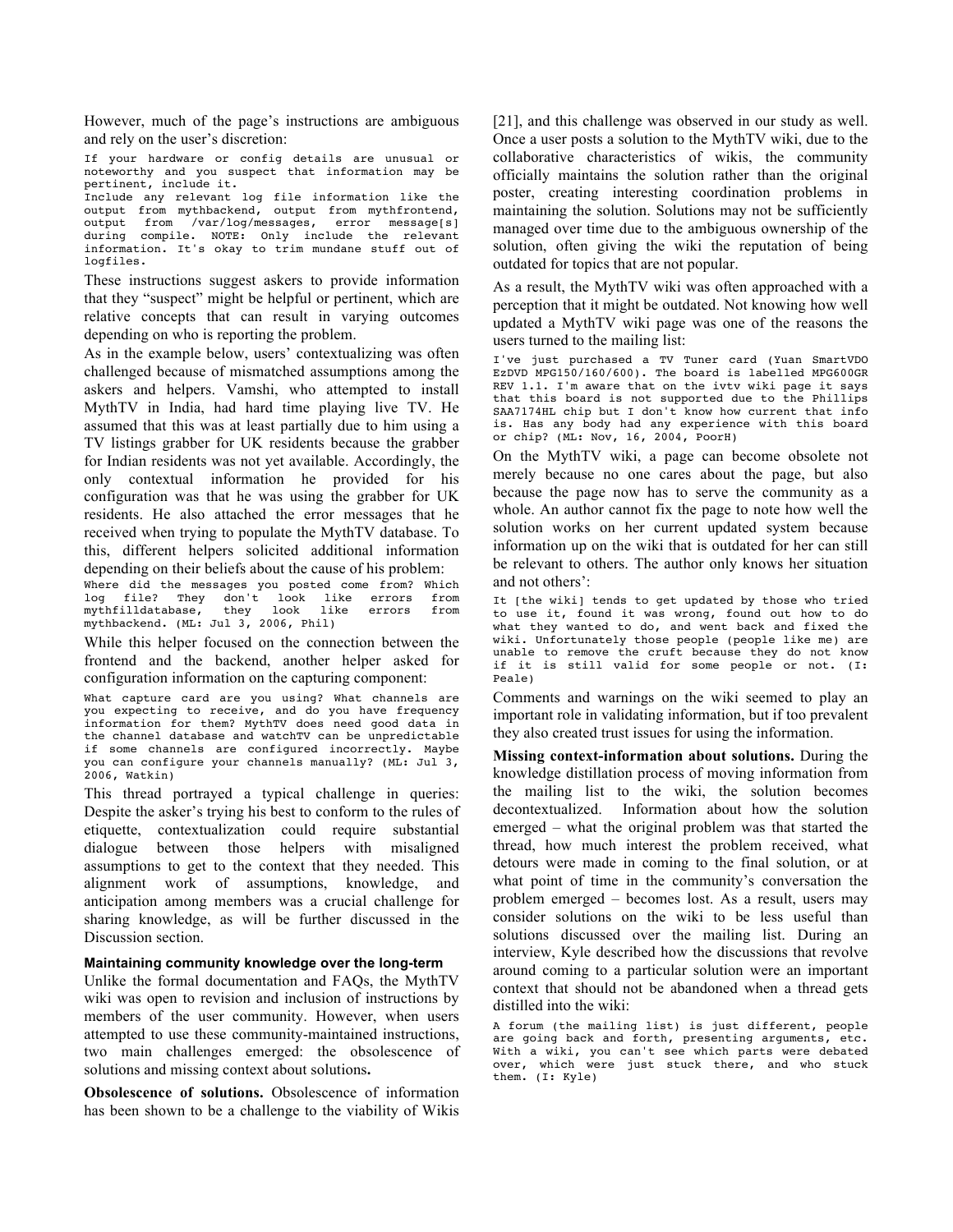Another piece of contextual information that gets lost is who initiated the solution, which would influence the credibility of the information. Kyle again said:

On the forum, if the owner of the project says something, you think about it differently than if you read it on the wiki. (I: Kyle)

Of course, the challenge is maintaining the intricate balance between revealing necessary information and preventing information overload.

In summary, we observed several challenges that are widespread in the MythTV community for getting collaborative help on individualized use: the set of skills required for modifying solutions to work for one's configuration setting that not all users possessed; ambiguities about which information should be put forward for contextualizing problems; rapid obsolescence of solutions described on the wiki; and problematic decontextualization of the distilled knowledge on the wiki.

Next, we discuss what our findings mean, and how we can leverage collaborative help for individualized use.

## **DISCUSSION**

In this section, we discuss three challenges that emerge from our findings: *dealing with transparencies*, *navigating customization and appropriation gulfs*, and *aligning usage trajectories*. We believe these issues are present in many systems with complex configurations. We discuss each in turn, followed by our design implications.

#### **Dealing with transparencies**

For MythTV, reusing black-boxed configurations was the easiest way to get help from others. However, as mentioned, these artifacts often required intense labor to understand how to reuse them and to then modify the artifact to work for the specific problem.

As discussed earlier, the transparency of a configuration artifact often switched between black and white for configuration-based help depending on whether the artifact could be used as it was or not. In addition, the configuration artifact in question needed to be understood within the overall configuration, which was often black-boxed. While in some cases white-boxing a configuration was not a difficult task, in other cases white-boxing was a skill to learn, as with Avenard who wanted to understand which driver was in charge of the IR receivers. The difficulty was in knowing which part of a configuration artifact should be opened up and how to utilize that information. As seen in Avenard's case of fixing his udev rules, the transparency of a configuration artifact had to be compartmentalized, opened up just enough to solve the problem at hand.

For MythTV, accordingly, customizing parameters of a black-boxed component was not always sufficient for dealing with the innumerable sets of configuration differences among the members' systems. More than mere parameterization was required to reuse a solution or a configuration artifact and in collectively diagnosing

problems. At the same time, the complete transparency offered in white-box reuse was unnecessary and burdensome.

MythTV users, then, need some form of *gray-box reusability* [30]. For MythTV and probably other systems, configuration information is shared with great transparency, no transparency, and partial transparency, depending on the context of the problem. Gray-boxing would be a more systematic way of allowing users to simultaneously ignore details when possible, open up a configuration artifact completely if necessary, and deal with parts as required. While providing such facilities will be challenging, supporting graybox reusability would facilitate sharing and learning how to modify reusable objects solutions.

## **Navigating the customization and appropriation gulfs**

For many MythTV users trying to solve individualized problems, finding the right solution to adopt and knowing how to go about appropriating it are technically challenging tasks. As discussed earlier, Won, et al. [33] referred to MacLean, et al.'s work [13] in describing the customization gulf, i.e., the considerable effort and skills necessary for moving beyond simple parameterization. Similarly, a significant amount of experience and skill was required in order for MythTV users to go beyond the simple tweaking of solutions in the official documentations and FAQs and in reusing the solutions available in the wiki and on the Web. For example, Hugh, who had to modify xorg.conf to make it work for his particular needs, needed someone to guide him through the "gulf" in modifying his configuration file.

As Hugh's example showed, the MythTV users often had to understand what we call the *appropriability of a solution*, knowing which existing solutions can work without modification and knowing whether a solution could be appropriated for an individualized use. We call this problem the *appropriation gulf (of solutions).* 

This gulf was widened in the MythTV community, due to the wiki missing context about how up-to-date the solution might be, for whom the solution did not work, for whom the solution worked best, and in what circumstances the solution was originally created (all of which are generally better described in the mailing list archive than in the wiki). It was difficult for a user to see the decontextualized solution and then decide how he might adopt the solution for his particular setting. (This is when the user turned to the mailing list to get help, because it is hard to figure out the appropriability of potential solutions by oneself.) Thus an asker with a seemingly unique problem may not initially realize how he could utilize a solution for other problems.

Mailing lists or forums are better for doing this in that they allow people to creatively repurpose solutions for unanticipated problems. For example, one user posted on the mailing list the need for creating a quiet living room by moving his backend server to another room, meaning that he had to deal with the wireless (or wired) connections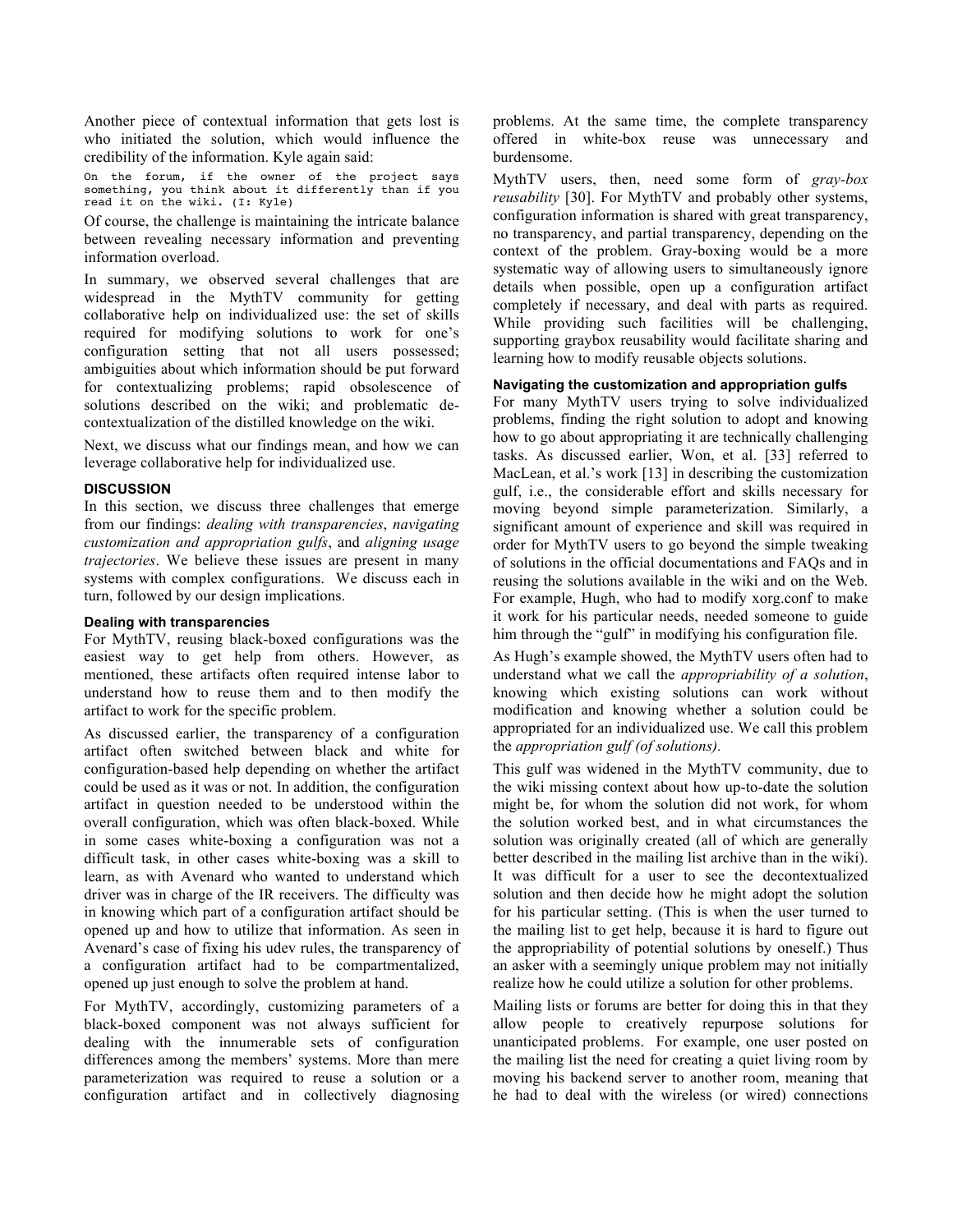between the frontend and the backend. A second user replied that he used MythTV with his laptop through a wireless network. This helper was able to give advice about the resolution of movie files given the constraints of the wireless network. A third user posted a more advanced way of utilizing a wireless network for using MythTV with his truck. He was sending video files every night to the truck from his basement, a setup that could be utilized for other circumstances such as using laptops or creating quiet rooms. The asker did not initially ask about MythTV's use in laptops or trucks to solve his quiet living room problem. Rather, the helpers who understood the key technical challenges in making a quiet room were able to bring in appropriable solutions for that particular problem.

The customization and appropriation gulfs create a barrier for a user when attempting to move beyond appropriating official or "safe" solutions and to find potential solutions for his or her individualized use. Helping users understand what potential solutions might be appropriable and helping users then know how to appropriate those solutions would be useful. While we only have the example of MythTV in this paper, we believe this form of help is likely to be useful for systems that allow for flexible configuration and tailoring activities.

# **Aligning usage trajectories**

Maintaining one's MythTV was not just individual work. As we have seen, it often involved understanding other users' experiences to solve a current problem or determine future plans.

Not all users were interested in changing their system, of course. Some users came to the mailing list for a one-shot troubleshooting purpose, while others repeatedly came back to upgrade, change, or maintain their system.

Those users who were interested in their system over time had to consider what we call *trajectory alignment*, aligning themselves with other individuals and with the community. We use the term *trajectory* from Strauss [26], who defines a trajectory as: "(1) the course of any experienced phenomenon as it evolves over time (an engineering project, a chronic illness, dying ...) and (2) the actions and interactions contributing to this evolution."

All users had to align what they wanted to do with others' trajectories of use. This largely happened in two ways. First, users needed to know what other users had done and were likely to do, especially those users who had similar configurations. Second, as users anticipated how they wanted their MythTVs to be, other users who already had gone through similar experiences could discuss what could be potentially done or what might be a potential problem. In this way, one's trajectory of use became intermeshed with others'. For example, when Vamshi was trying to figure out why he could not watch live TV, one of the helpers asked which capture card he was using, because the helper knew about the consequences of using different capture cards due

to his past experience. Another example of trajectory alignment is with critiques, which warn users about combinations of components that might break their MythTV in future updates. This could help users to prevent any potential future trouble.

Additionally, individuals aligned their usage trajectories of MythTV with that of the community as a whole. Some users on the mailing list wanted to configure their systems to be in accord with the MythTV developers' plans for the future. Users did not want to upgrade to a new tuner card, for example, that the MythTV developers were not willing to support.

In summary, trajectory alignment is a conceptual description of an important aspect of work that is required for supporting individualized use, namely the coordination work among individuals that allows the community members to keep each others' MythTV systems updated and well maintained. The concept reifies the importance of coordination and translation work among multiple users' and developers' trajectories.

## **DESIGN IMPLICATIONS**

As stated earlier, our goal is to inform the design of tools to help end-users configure and manage their systems more effectively. As Stevens [24] noted, integrating appropriation and design discourses into user interfaces is a critical design challenge. We looked at the MythTV community in order to understand how to help end-users take advantage of the knowledge and experience of others when contending with problems of their own.

We believe that the three challenges presented in the Discussion section—dealing with transparencies, navigating the customization and appropriation gulfs, and aligning trajectories—are problems that must be addressed to help users in configuring complex systems or environments.

Several challenges could be addressed through relatively straightforward mechanisms, in particular:

- Users would benefit from having additional information about configurations. Our data suggest that if it were in gray-box form, it would be more useful. Gray-box solutions could include training wheels [7] for configuration files, configuration artifacts that allowed annotations, or ontology-based templates.
- Helping users jump over their customization and appropriation gulfs would be also useful. A potential solution might include providing forums to allow novice users to select and discuss best practices. Also, finding ways to maintain the wiki solutions, perhaps allowing the users to note when solutions fail for them, would help users know what to do.

Ameliorating both of these issues would be easier if there were access to a large number of user configurations. There is no way for the MythTV community, at this time, to know what configurations actually exist. This is true for